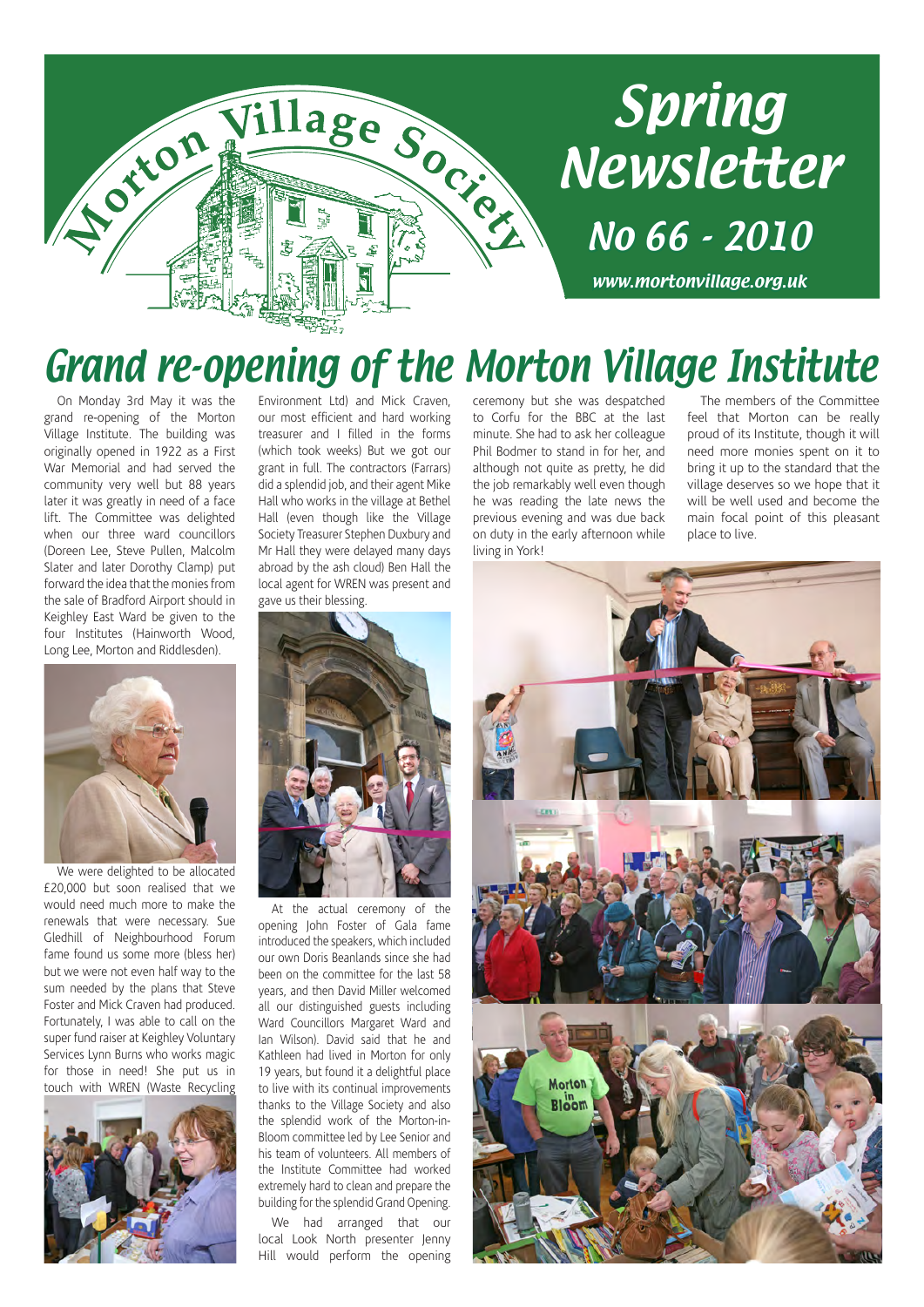Monday 15<sup>th</sup> March, apart from being St Patrick's Day, marked the end of the most prolonged period of cold winter weather we have experienced for many years. Gardens suddenly burst into life, hurrying before mother nature changed her mind. Spring had arrived - monochrome to glorious technicolour, how good that was!

Spring has the effect of kick starting life and the Morton in Bloom group were first out of the blocks tidying and planting ready for judging in mid April.

After ten years of maintaining the green, Stepping Stones II have had to withdraw due to a heavy workload. A letter of thanks has been sent to them. This provided a good opportunity for evaluation and Lee Senior came up with a specification for future maintenance which will take the green forward with the Morton in Bloom ideas and plantings very much central to its future. A new contractor has been appointed and it is hoped the condition of the grass on the green will be improved over the coming season, it has become very mossy.

During last autumn, the Countryside Ranger service undertook a great deal of work to improve the path over to Micklethwaite. Over a number of years the rising path, after crossing the bridge, had become badly eroded and dangerous underfoot and the improvements made have addressed the drainage issues quite comprehensively. All the brambles have been cleared from the walls at either side revealing setts that were probably laid to drain rainwater. The path has been filled in and surfaced but unfortunately the onset of winter came two days too early for the work to be completed. There is still some surfacing to be finished at the bottom and cross drains are to be installed. I regret the loss of one of my blackberry patches but welcome being able to use the path and enjoying the view, without worrying about falling down or twisting an ankle.

#### Bill Hanson seat

I am sure lots of you will have noticed the new seat by the bus stop, the planter beside it and the large hay rack above and to one side. Pauline Horne and her family have donated the seat in memory of her father Bill Hanson, who was stationed in East Morton during the war and on his marriage to Pauline's mother, adopted Morton as his home. Quite a thing for a Welshman! Also commemorated on the seat are Pauline's two uncles Jack and Ronnie Hiley, very well known and popular figures in the village all of their lives. This kind donation will be much appreciated by those who can use the seat whilst waiting for the bus and the planting will be enjoyed by all of us.

#### The Greenhill Development

There has been much publicity recently about this building proposal, generated by the energetic and committed Greenhill Action Group. Local Morton residents, Kirstie and Myles Talbot have delivered leaflets locally but if you have not received one and would like further information, it can be found on www.greenhillaction-group.co.uk. The GAG suggest that increased traffic levels during building, and closure of Micklethwaite Lane, may be an issue for East Morton residents. Pressure for school places would certainly be experienced at Crossflatts and Bingley Grammar School and another 1800 people living in an area would stretch local public, medical and transport services.

#### The Post Box – a potted history

On 14th April 2008 I wrote to Royal Mail Customer Service about the positioning of the box which used to be in the wall of the Post Office, and its relocation to the village green. There had been no discussion with anyone about this course of action. I also suggested that a larger box would have been more useful as residents were no longer able to leave large envelopes behind the counter at the PO. This was the beginning of a two year long campaign and at least twenty-four pieces of email and correspondence (I lost count) containing many apologies and assurances, but actually no action. After about six months a rather uncomfortable meeting took place with a representative of Royal Mail on site. He said that a larger box was out of the question but was pressed into agreeing a move to the bottom of the path across the green. This would involve liaising with the Highways Authority to obtain clearance and the Utility Companies to ensure no interference with existing pipes or cables etc. This would take a number of weeks but should take place within six months! After the six months passed with no contact at all and the Royal Mail man not answering

any telephone calls, we began again. Many times I was assured that things were h a p p e n i n g and someone would contact me, but never a word!





Spring judging has now been and gone, and we await written comments from the judges during May. We hope you agree the Green has never looked so good for years and we are very proud of our efforts.

Verbal feedback from judges and residents has been encouraging, with positive comments about the colourful planting we have done on the Green, the sustainability of the perennials near the toilet area and the water butts.

I'd like to thank David Heaton at the golf club for kindly allowing us to once again use his clubhouse as a base on judging day.

Also our thanks go to Morton Village Society, Bradford Council's area committee, Keighley Town Council and Keighley in Bloom all of whom continue to help us with funding in many different ways, along with our own fundraising efforts.

Last but not least I'd like to thank the many individuals, who have out and supported us by litter picking, weeding and keeping their front gardens tidy. This all helps us to progress.

On a negative note there is currently a problem with a small minority letting their dogs foul on the green. Urine has killed some primroses as dogs wee on the outside area first! Please don't let your dogs use the grass and beds as a toilet area as it will undue the work we are doing.

We must not rest on our laurels as we are only halfway through the 2010 campaign! Indeed we now turn our attention to summer judging when we have to go through it all again!

**The Summer judging date is Monday 12th July at 2pm** 

We have therefore arranged a series of working party dates (see below) where we meet at the wheelbarrow on the Green at the time specified.

We would be very grateful for any volunteers on these days, whether it be for ten minutes or an hour. If you can't make the working parties, please do your bit, by putting colourful containers out, checking your front garden, litter picking on your patch, on the days leading up to judging. Thank you to one and all for your assistance and support.

We will be having a small stall on Gala day, please come along and chat to us then!!

Lee Senior, (Morton in Bloom coordinator ) For further info: Email: Lee at :leeseniorgardening@ yahoo.co.uk

#### **Dates and times of Morton in Bloom working parties**

| Monday 31st May               | 10am             |
|-------------------------------|------------------|
| Saturday 5 <sup>th</sup> June | 10am             |
| Wednesday 23rd June           | 6pm              |
| Saturday 3rd July             | 10 <sub>am</sub> |
| Thursday 8 <sup>th</sup> July | 6pm              |
| Sunday 11 <sup>th</sup> July  | 10am             |
|                               |                  |

#### A new community group

Feast Morton, is the name of a new group focusing on the Providence Row, Sunnydale, Uppermill Row and Green End Road areas of the village. The voluntary group started by three friends ; Jane, Ann and Rowan, has keen local support and is assisted by horticultural consultant, Lee Senior. The aims are to promote gardening and grow your own in that part of the village. Although still in its early stages, the group intends to plant trees, wildflowers, grow herbs and vegetables and encourage composting. **Feast Morton** intend to have a small stall at Morton Gala and they are encouraging people to come and have a chat and find out more.

For further information: contact Lee on 07963 288743 or email at: leeseniorgardening@yahoo.co.uk

Monday 10<sup>th</sup> May I wrote for the third time to a higher authority in Glasgow and I have heard not one word since, but on the Friday of the same week, hey presto, the box appears by the bus stop. What a farce! If anyone would like to take up the cudgels and enquire as to why it has been sited there, be my guest.



Every Wednesday morning between 9:30am and 10:30am I am having a pilates class in the Village Institute - my email address is lizkwalker@aol.com or telephone number 07989 378757 - Liz Walker.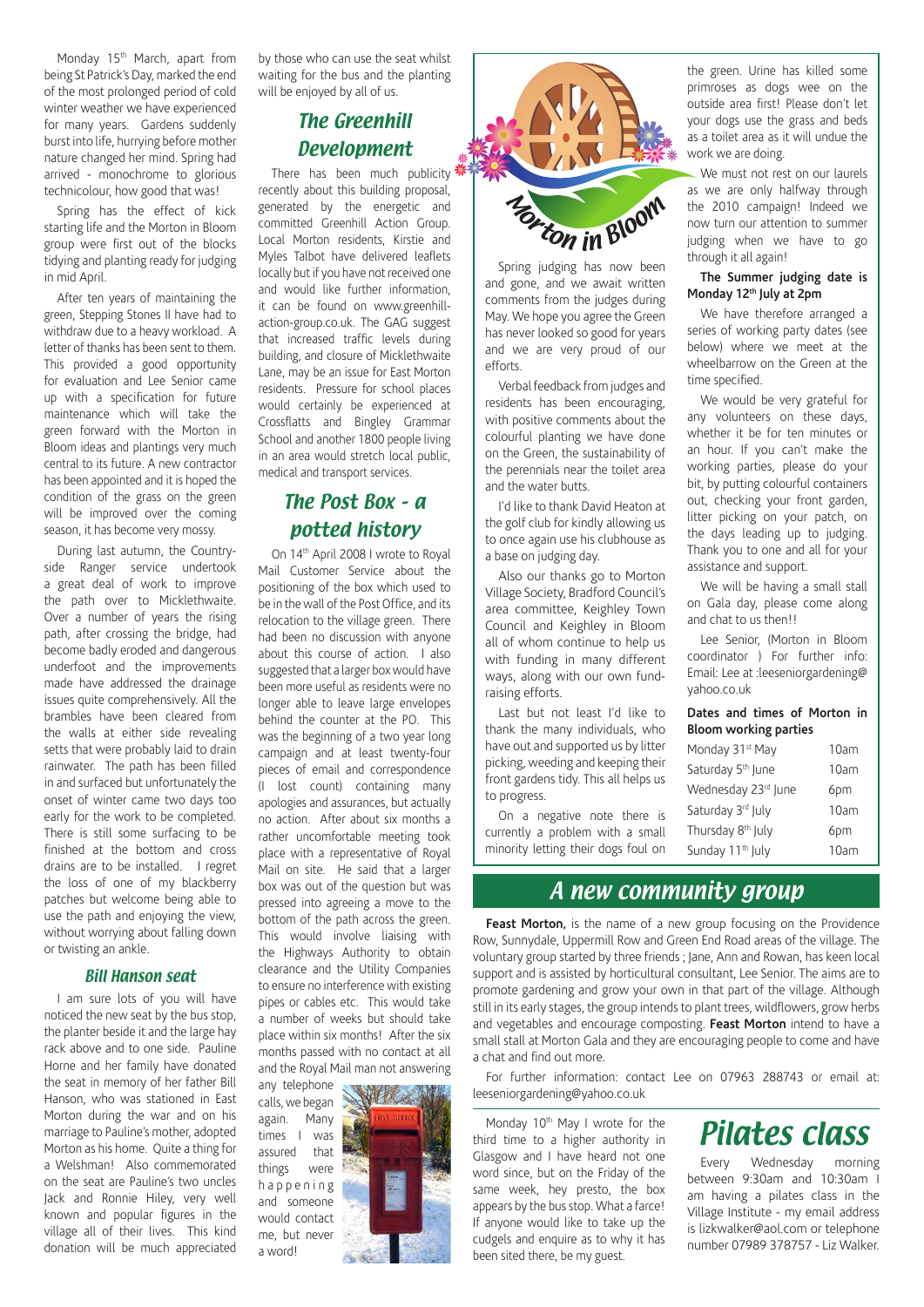Thursday 13th May saw the first 'Morton Meet' in the village institute. The hall will now be open every Thursday afternoon from 1-3pm serving tea or coffee and homemade cake to anyone who wants to call in, at a cost of £1. Whether you stay for 10 minutes or two hours there is the chance to bump into old friends and make new ones too. I would like to see a growing band of regulars, both young and old and hope that people will feel comfortable to walk in alone, confident of a warm welcome and some good company. I would also like to thank all those who have offered to help - I hope the event proves a success - but that can only happen if enough people join in, so please pass the word and offer a lift to those who need it, then the whole village can be involved - Rhona Emmott.



## 'Morton Meet' School Corner

#### Community Lunches

The dates for the community lunches up till Christmas are Thursday 23rd September, 21st October, 18th November, 9th December. We have a new Samba Band, open to anyone, its held on a Tuesday evening from 6.30pm to 7.30pm term time only. The cost is £2 per person per week. We are hoping to perform at the school Fun Day and Village Gala. For more information people can e-mail me at hilary05@live.co.uk

For all children aged over 2.5 years old. Set in the Methodist Church Hall, it offers a safe, caring, fun and educational environment. From September 2010, we will offer a truly tailored approach and you can choose sessions to suit your needs from the following:-

Eldwick Pre-School

Monday morning; Tuesday morning and afternoon; Wednesday morning and afternoon; Thursday morning and afternoon; Friday morning; Lunch club is available every day and can be used to link morning and afternoon sessions.

For further information, please contact: Susan Barber on 07968274149 or Jane Courtney on 07981124093

#### Rev Mike Cansdale - St Lukes

It's great to have this opportunity to introduce myself and tell you something of what is going on at St Luke's. I've been here now for 10 months as Vicar of Morton and Riddlesden and I'm really delighted to see the community spirit and the range of things going on in East Morton. It is my hope that St Luke's can continue to play its part in village life and serve the community in different ways, whether it's through our involvement with the school or as a part of Morton in Bloom, or in new initiatives such as the youth club launched in March as a joint project with St Mary's, Riddlesden. We meet every Monday evening in term time and we now have about 50 registered members and a regular attendance of 25 to 30. The main aim is to have fun and we enjoy games and outings and also allow the young people space to be themselves and think about life. Thanks to the willingness of volunteers we have a good team and through the Wine-tasting evening earlier this year and the match funding from Barclays Bank, we have raised some funds to buy equipment and resources. I want St Luke's to be at the heart of village life and we want you to feel that it is your church. If you've got ideas or have seen a need maybe we can work together? We've enjoyed working with members of the Chapel, as we did with the Carol Singing at Christmas and we're currently planning a BBQ and Games for early September, so watch this space!

I'm looking forward to events coming up this summer like the Fun Day and Gala and being able to call in at the Morton Meet on a Thursday afternoon, so if you see me do say hello. Our main Sunday Service is at 10am with a Family Service on the second Sunday of the month and Sunday School on the 4<sup>th</sup> Sunday. You will be most welcome at any of our services or events.

Rev Mike Cansdale Tel 01535 603419